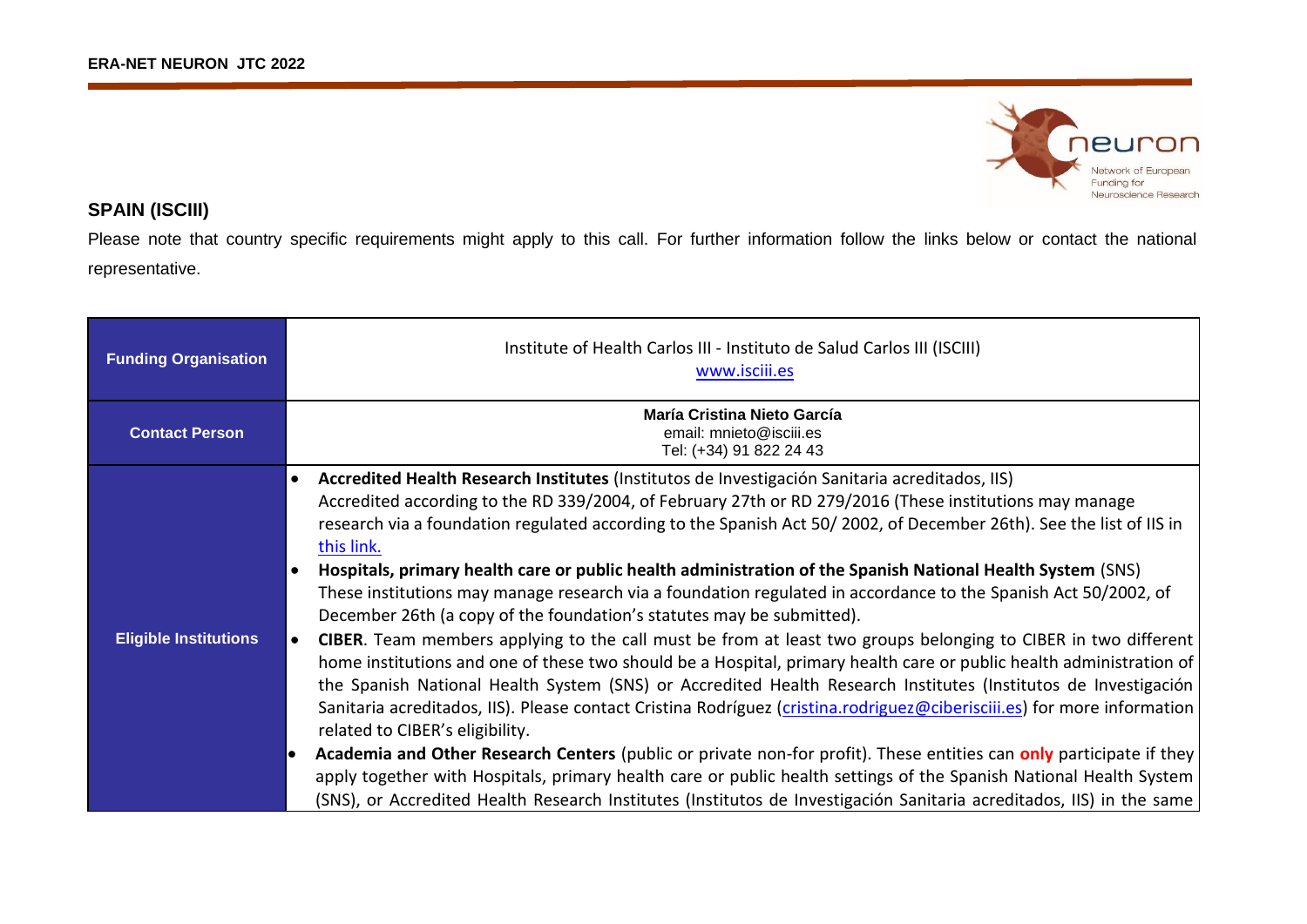|                                       | proposal. It is not allowed to apply independently, thus there must be two beneficiary Spanish institutions<br>requesting funding to ISCIII in the same proposal.                                                                                                                                                                                                                                                                                                                                                                                                                                                                                                                                                                                                                                                                                                                                  |
|---------------------------------------|----------------------------------------------------------------------------------------------------------------------------------------------------------------------------------------------------------------------------------------------------------------------------------------------------------------------------------------------------------------------------------------------------------------------------------------------------------------------------------------------------------------------------------------------------------------------------------------------------------------------------------------------------------------------------------------------------------------------------------------------------------------------------------------------------------------------------------------------------------------------------------------------------|
|                                       | <b>PLEASE NOTE:</b><br>Applicants from ISCIII are eligible. Eligibility criteria from AESI 2022 apply.<br>II. Durations of national grants are up to 3 years.<br>III. Same institution cannot participate with more than one partner in the same project proposal.<br>IV. Only one PI per beneficiary institution may be funded within the same proposal.<br>V. A given PI can apply only once to this call.<br>VII. PIs with ongoing projects in 2023 funded in a NEURON call are not eligible for funding by ISCIII in the current<br>call unless the ongoing project or the new application is as coordinator.<br>VIII. There is no other incompatibility with AES 2022.<br>IX. Incompatibility for application to any other call are subject to the provisions in the relevant call.<br>X. SMEs and other private companies are encouraged to participate at their own cost, as subcontractors |
| <b>Eligible Costs</b>                 | • Personnel costs for temporary employment contracts (scholarships are not eligible), with a maximum of 36 PM in<br>total for the personnel contracts altogether.<br>• Current costs, small scientific equipment, disposable materials, travelling expenses and other costs as included in<br>AES 2022 that can be justified as necessary to carry out the proposed activities.<br>· Overheads, according to AES 2022.<br>. Double funding of the same concept is not allowed.                                                                                                                                                                                                                                                                                                                                                                                                                     |
| Eligibility of PI and team<br>members | • Principal Investigators (PI) can only participate in one project proposal per call.<br>• Principal Investigators (PIs) belonging to any IIS could apply only from the IIS or from any of the institutions<br>belonging to the IIS.<br>. The Principal Investigator (PI) and all members of the research group must belong to the eligible institution or be<br>affiliated to CIBER or an IIS.<br><b>Excluded</b> personnel as Principal Investigator (PI):<br>• Those undergoing a postgraduate training in Health Specialization (MIR, EIR, FIR, QIR, BIR, PIR, RFIR).                                                                                                                                                                                                                                                                                                                          |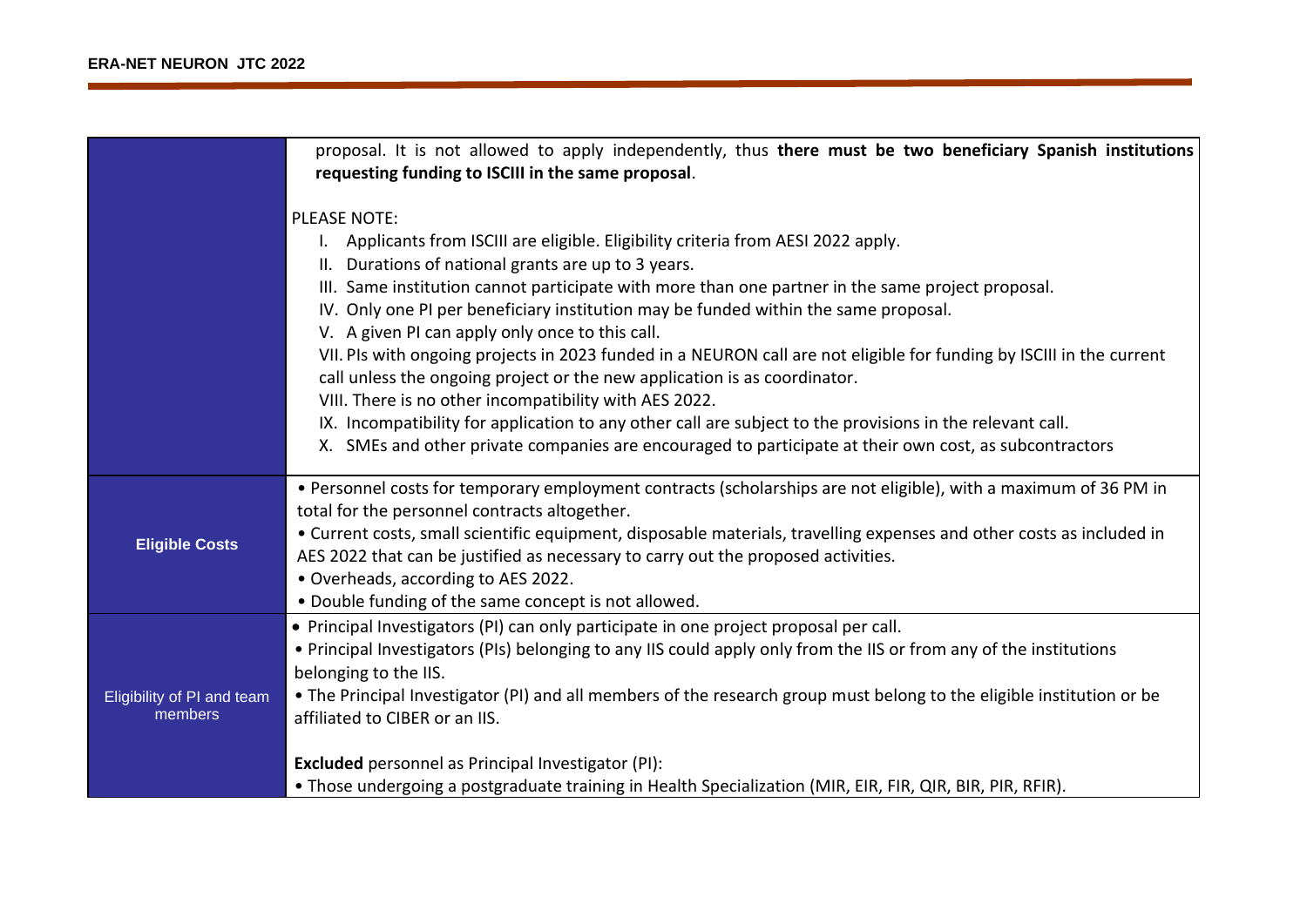|                                                                                  | • Those undergoing research training (e.g. PhD students, or "Río Hortega" contracts).                                                                                                                                                                                                                                                                                                                                                                                                                                                                                                                                                                                                                                                                                                                                                                                                                                                                   |
|----------------------------------------------------------------------------------|---------------------------------------------------------------------------------------------------------------------------------------------------------------------------------------------------------------------------------------------------------------------------------------------------------------------------------------------------------------------------------------------------------------------------------------------------------------------------------------------------------------------------------------------------------------------------------------------------------------------------------------------------------------------------------------------------------------------------------------------------------------------------------------------------------------------------------------------------------------------------------------------------------------------------------------------------------|
|                                                                                  | • Researchers contracted by a RETIC/RICOR.                                                                                                                                                                                                                                                                                                                                                                                                                                                                                                                                                                                                                                                                                                                                                                                                                                                                                                              |
|                                                                                  | . Those undergoing postdoctoral training (e.g. "Sara Borrell" or "Juan de la Cierva" contracts).                                                                                                                                                                                                                                                                                                                                                                                                                                                                                                                                                                                                                                                                                                                                                                                                                                                        |
| <b>Anticipated</b><br><b>Amount of</b><br><b>Funding for</b><br><b>This Call</b> | 1.150.000 €                                                                                                                                                                                                                                                                                                                                                                                                                                                                                                                                                                                                                                                                                                                                                                                                                                                                                                                                             |
| Anticipated no. of funded<br>research projects                                   | $4 - 6$                                                                                                                                                                                                                                                                                                                                                                                                                                                                                                                                                                                                                                                                                                                                                                                                                                                                                                                                                 |
|                                                                                  | Maximum funding from ISCIII per awarded Spanish project partner:                                                                                                                                                                                                                                                                                                                                                                                                                                                                                                                                                                                                                                                                                                                                                                                                                                                                                        |
| <b>Max./Min. funding</b>                                                         | • Up to 175,000 € per partner (overheads included)                                                                                                                                                                                                                                                                                                                                                                                                                                                                                                                                                                                                                                                                                                                                                                                                                                                                                                      |
| awarded to a partner                                                             | • Up to 250,000 € per coordinator (overheads included)                                                                                                                                                                                                                                                                                                                                                                                                                                                                                                                                                                                                                                                                                                                                                                                                                                                                                                  |
| <b>Requirements on data</b><br>and repositories                                  | • Researchers funded by ISCIII must make public the human genomic data, as well as relevant data (phenotype and<br>exposition data) generated inside the funded project and will use open access repositories. Researchers must also<br>make public all the necessary information for the interpretation of these genomic data, including lab protocols, data<br>instruments survey tools. Regarding genomic data it is understood: association of complete genomes (GWAS),<br>matrixes of de polymorphism of a single nucleotide (SNP) and sequence of genome, and transcriptomic,<br>metagenomic, epigenomic and gene expression data. The researchers whose projects are funded by ISCIII are<br>recommended to store their scientific data at the "ELIXIR Core Data Resources", or if non-European repositories or<br>data bases are to be used they must be certified by ELIXIR or the US National Center for Biotechnology Information<br>(NCBI). |
|                                                                                  | • ISCIII may not fund any project that may require a repository and/or a data base without a plan ensuring<br>sustainability and decommissioning after the end of funding.                                                                                                                                                                                                                                                                                                                                                                                                                                                                                                                                                                                                                                                                                                                                                                              |
| <b>Requirements for</b><br>clinical studies                                      | Spanish groups participating in a proposal performing a clinical study are encouraged to contact and include as members<br>of the team personnel from the Clinical Trial Unit (Unidades de Investigación Clínica y Ensayos Clínicos - UICEC) belonging<br>to the Clinical Research Supporting Platform of their institutions, the scientific node of the EU Clinical Trials Network<br>(ECRIN-ERIC). It could be included as member of the group applying to the call or as another partner eligible for being<br>funded by ISCIII.                                                                                                                                                                                                                                                                                                                                                                                                                     |